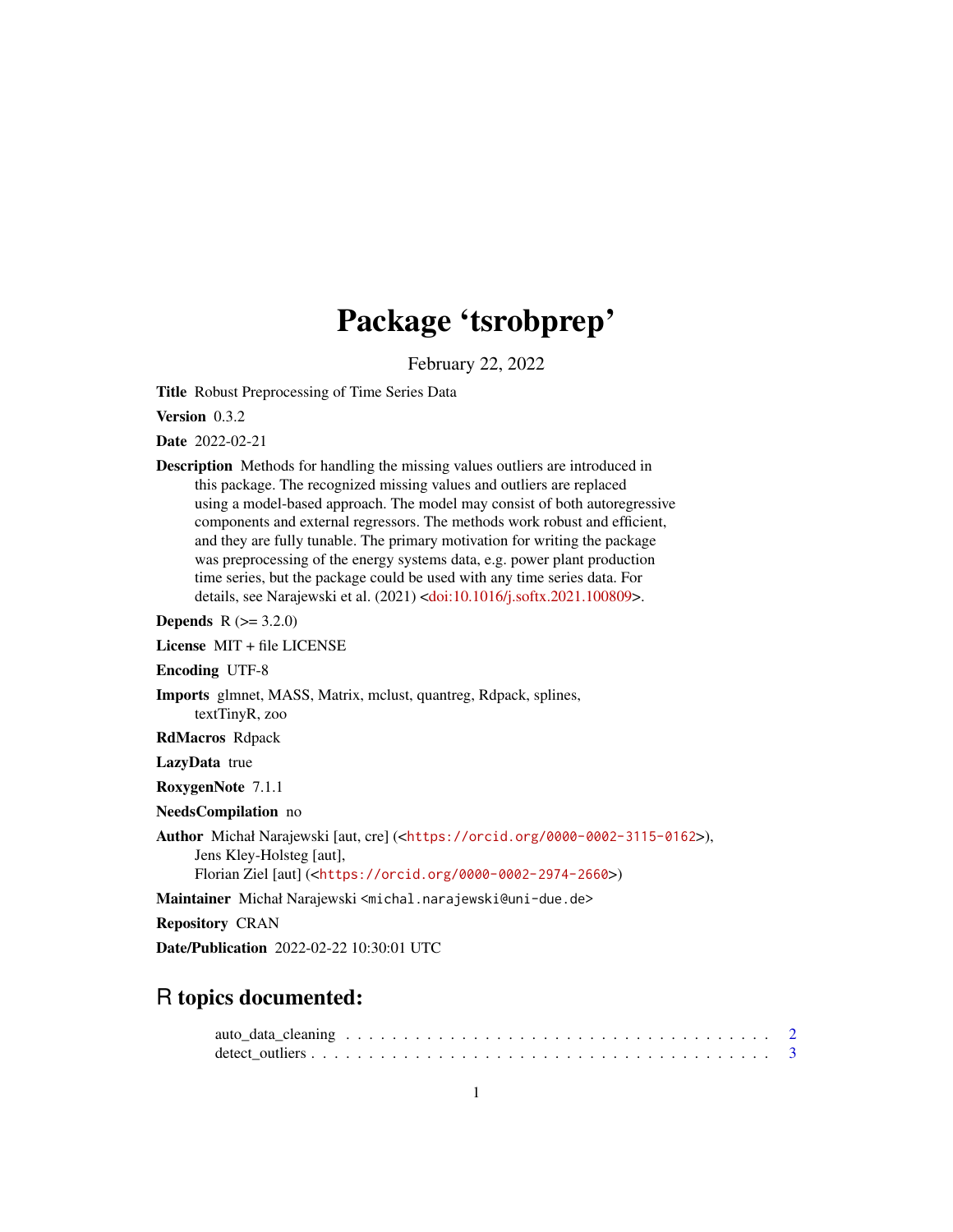<span id="page-1-0"></span>

| Index | 14 |
|-------|----|

<span id="page-1-1"></span>auto\_data\_cleaning *Perform automatic data cleaning of time series data*

#### Description

Returns a matrix or a list of matrices with imputed missing values and outliers. The function automatizes the usage of functions [model\\_missing\\_data,](#page-8-1) [detect\\_outliers](#page-2-1) and [impute\\_modelled\\_data.](#page-7-1) The function is designed for numerical data only.

# Usage

```
auto_data_cleaning(
  data,
  S,
  tau = NULL,
  no.of.last.indices.to.fix = S[1],
  indices.to.fix = NULL,
 model.missing.pars = list(),
  detect.outliers.pars = list()
)
```
#### Arguments

| data                      | an input vector, matrix or data frame of dimension nobs x nvars containing miss-<br>ing values; each column is a variable.                                                                              |  |  |  |  |  |
|---------------------------|---------------------------------------------------------------------------------------------------------------------------------------------------------------------------------------------------------|--|--|--|--|--|
| S                         | a number or vector describing the seasonalities $(S_1, , S_K)$ in the data, e.g.<br>$c(24, 168)$ if the data consists of 24 observations per day and there is a weekly<br>seasonality in the data.      |  |  |  |  |  |
| tau                       | the quantile(s) of the missing values to be estimated in the quantile regression.<br>Tau accepts all values in $(0,1)$ . If NULL, then the weighted lasso regression is<br>performed.                   |  |  |  |  |  |
| no.of.last.indices.to.fix |                                                                                                                                                                                                         |  |  |  |  |  |
|                           | a number of observations in the tail of the data to be fixed, by default set to S.                                                                                                                      |  |  |  |  |  |
|                           | indices to fix indices of the data to be fixed. If NULL, then it is calculated based on the<br>no.of.last.indices.to.fix parameter. Otherwise, the no.of.last.indices.to.fix pa-<br>rameter is ignored. |  |  |  |  |  |
| model.missing.pars        |                                                                                                                                                                                                         |  |  |  |  |  |
| detect.outliers.pars      | named list containing additional arguments for the model_missing_data func-<br>tion.                                                                                                                    |  |  |  |  |  |
|                           | named list containing additional arguments for the detect_outliers function.                                                                                                                            |  |  |  |  |  |
|                           |                                                                                                                                                                                                         |  |  |  |  |  |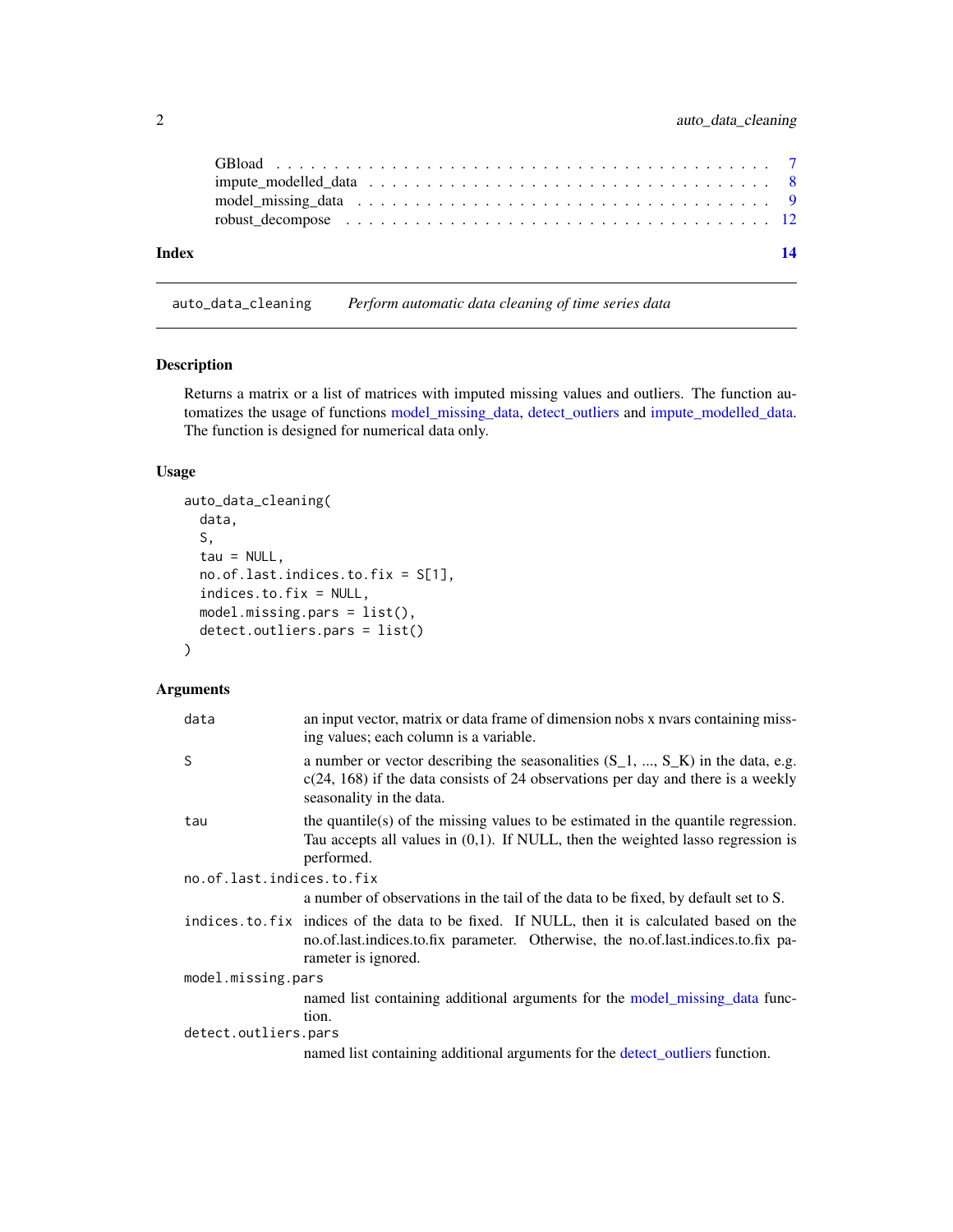#### <span id="page-2-0"></span>detect\_outliers 3

#### Details

The function calls [model\\_missing\\_data](#page-8-1) to clean the data from missing values, [detect\\_outliers](#page-2-1) to detect outliers, removes them and finally applies again [model\\_missing\\_data](#page-8-1) function. For details see the functions' respective help sections.

#### Value

A list which contains a matrix or a list of matrices with imputed missing values or outliers, the indices of the data that were modelled, and the given quantile values.

#### References

Narajewski M, Kley-Holsteg J, Ziel F (2021). "tsrobprep — an R package for robust preprocessing of time series data." *SoftwareX*, 16, 100809. doi: [10.1016/j.softx.2021.100809.](https://doi.org/10.1016/j.softx.2021.100809)

#### See Also

[model\\_missing\\_data](#page-8-1), [detect\\_outliers,](#page-2-1) [impute\\_modelled\\_data](#page-7-1)

#### Examples

```
## Not run:
autoclean <- auto_data_cleaning(
 data = GBload[, -1], S = c(48, 7*48),no.of.last.indices.to.fix = dim(GBload)[1],
 model.missing.pars = list(consider.as.missing = 0, min.val = 0)
)
autoclean$replaced.indices
## End(Not run)
```
<span id="page-2-1"></span>detect\_outliers *Detects unreliable outliers in univariate time series data based on model-based clustering*

#### Description

This function applies finite mixture modelling to compute the probability of each observation being outliying data in an univariate time series. By utilizing the [Mclust](#page-0-0) package the data is assigned in G clusters whereof one is modelled as an outlier cluster. The clustering process is based on features, which are modelled to differentiate normal from outlying observation.Beside computing the probability of each observation being outlying data also the specific cause in terms of the responsible feature/ feature combination can be provided.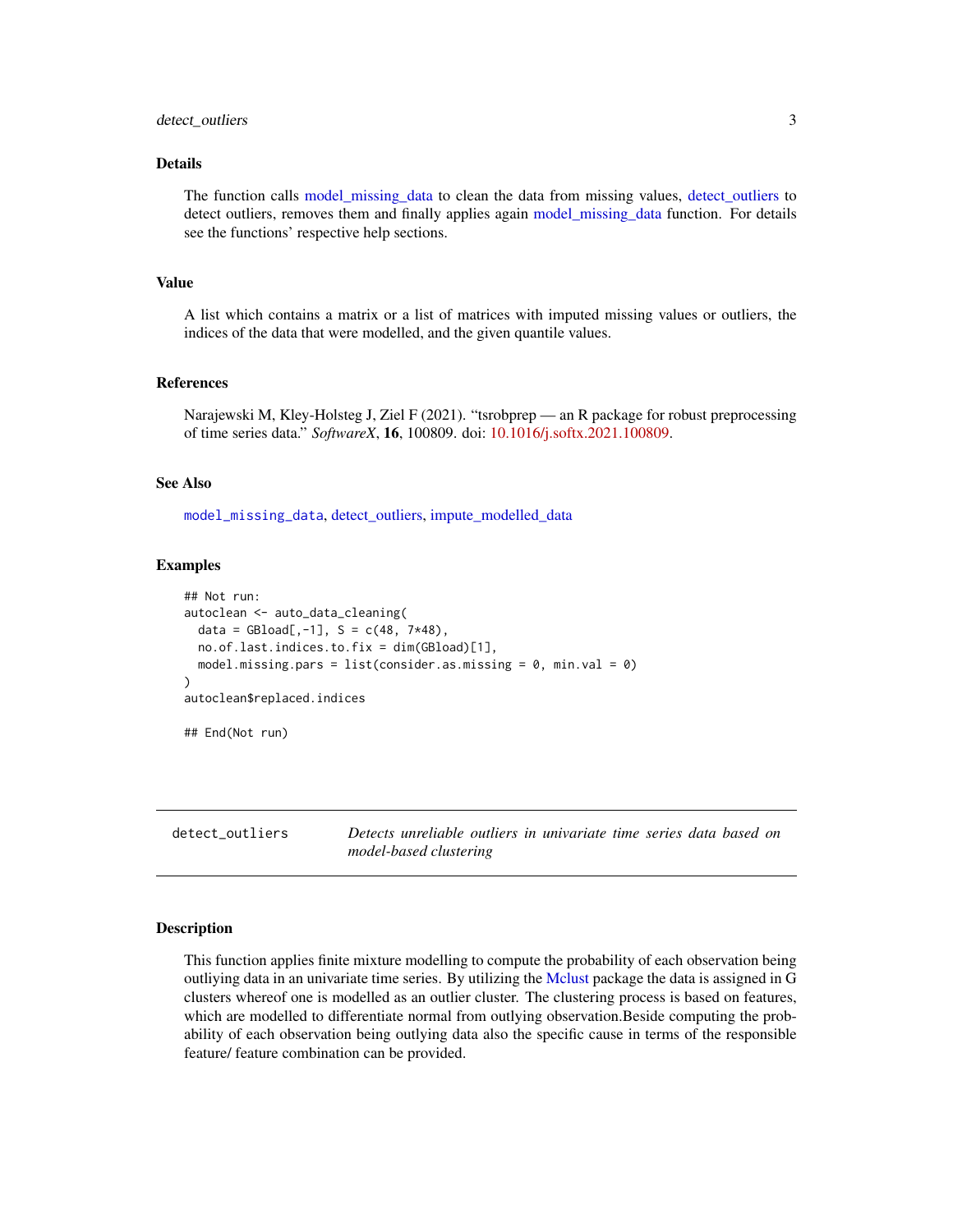# Usage

```
detect_outliers(
 data,
 S,
 proba = 0.5,
 share = NULL,
 repetitions = 10,
 decomp = T,PComp = F,detection.parameter = 1,
 out.par = 2,
 max.cluster = 9,G = NULL,modelName = "VVV",
 feat.inf = F,
 ext.val = 1,...
\mathcal{L}
```
# Arguments

| data                | an one dimensional matrix or data frame without missing data; each row is an<br>observation.                                                                                                                                                                                                                                                                                                                              |
|---------------------|---------------------------------------------------------------------------------------------------------------------------------------------------------------------------------------------------------------------------------------------------------------------------------------------------------------------------------------------------------------------------------------------------------------------------|
| S                   | vector with numeric values for each seasonality present in data.                                                                                                                                                                                                                                                                                                                                                          |
| proba               | denotes the threshold from which on an observation is considered as being out-<br>lying data. By default is set to $0.5$ (ranging from 0 to 1). Number of outliers<br>increases with decrease of proba threshold.                                                                                                                                                                                                         |
| share               | controlls the size of the subsample used for estimation. By default set to $pmin(2*round(length(data)^{N(sqrt)})$<br>length $(data)$ )/length $(data)$ (ranging from 0 to 1). In combination with the rep-<br>etitions parameter the robustness and computational time of the method can be<br>controlled.                                                                                                                |
| repetitions         | denotes the number of repetitions to repeat the clustering. By default set to 10.<br>Allows to control the robustness and computational time of the method.                                                                                                                                                                                                                                                               |
| decomp              | allows to perform seasonal decomposition on the original time series as pre-<br>processing step before feature modelling. By default set to TRUE.                                                                                                                                                                                                                                                                         |
| PComp               | allows to use the principal components of the modelled feature matrix. By de-<br>fault set to FALSE.                                                                                                                                                                                                                                                                                                                      |
| detection.parameter |                                                                                                                                                                                                                                                                                                                                                                                                                           |
|                     | denotes a parameter to regulate the detection sensitivity. By default set to 1. It<br>is assumed that the outlier cluster follows a (multivariate) Gaussian distribution<br>parameterized by sample mean and a blown up sample covariance matrix of the<br>feature space. The covariance matrix is blown up by detection.parameter $*(2*)$<br>$log(length(data)))^2$ . By increase the more extrem outliers are detected. |
| out.par             | controls the number of artifially produced outliers to allow cluster formation<br>of oultier cluster. By default out.par ist set to 2. By increase it is assumed<br>that share of outliers in data increases. A priori it is assumed that out.par * ceil-<br>ing(sqrt(nrow(data.original))) number of observations are outlying observations.                                                                             |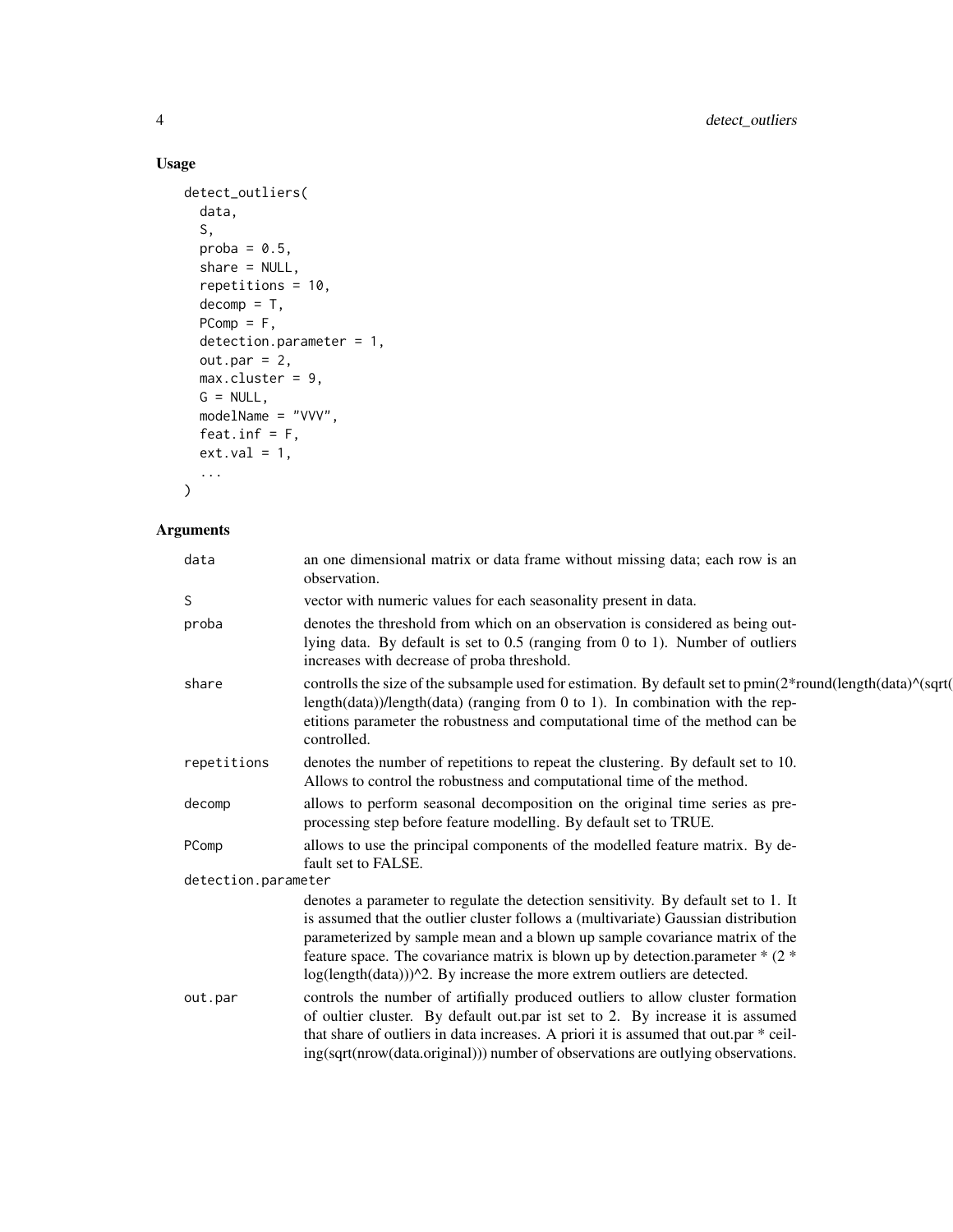# <span id="page-4-0"></span>detect\_outliers 5

| max.cluster | a single numeric value controlling the maximum number of allowed clusters.<br>By default set to 9.                                                                                                                                                                                                                           |
|-------------|------------------------------------------------------------------------------------------------------------------------------------------------------------------------------------------------------------------------------------------------------------------------------------------------------------------------------|
| G           | denotes the optimal number of clusters limited by the max. cluster paramter. By<br>default G is set to NULL and is automatically calculated based on the BIC.                                                                                                                                                                |
| modelName   | denotes the geometric features of the covariance matrix. <i>i.e.</i> "EII", "VII", "EEI",<br>"EVI", "VEI", "VVI", etc By default modelName is set to "VVV". The help<br>file for mclustModelNames describes the available models. Choice of model-<br>Name influences the fit to the data as well as the computational time. |
| feat.inf    | logical value indicating whether influential features/ feature combinations should<br>be computed. By default set to FALSE.                                                                                                                                                                                                  |
| ext.val     | denotes the number of observations for each side of an identified outlier, which<br>should also be treated as outliving data. By default set to 1.                                                                                                                                                                           |
| .           | additional arguments for the Melust function.                                                                                                                                                                                                                                                                                |

#### Details

The detection of outliers is addressed by model based clustering based on parameterized finite Gaussian mixture models. For cluster estimation the [Mclust](#page-0-0) function is applied. Models are estimated by the EM algorithm initialized by hierarchical model-based agglomerative clustering. The optimal model is selected according to BIC.

The following features based on the introduced data are used in the clustering process:

org.series denotes the scaled and potantially decomposed original time series.

seasonality denotes determenistic seasonalities based on S.

gradient denotes the summation of the two sided gradient of the org.series.

abs.gradient denotes the summation of the absolute two sided gradient of org.series.

- rel.gradient denotes the summation of the two sided absolute gradient of the org.series with sign based on left sided gradient in relation to the rolling mean absolut deviation based on most relevant seasonality S.
- abs.seas.grad denotes the summation of the absolute two sided seasonal gradient of org.series based on seasonalties S.

In case PComp = TRUE, the features correspond to the principal components of the introduced feature space.

#### Value

a list containing the following elements:

| data            | numeric vector containing the original data.                                                                    |  |  |  |  |
|-----------------|-----------------------------------------------------------------------------------------------------------------|--|--|--|--|
| outlier.pos     | a vector indicating the position of each outlier and the corresponding neighboor-<br>hood controled by ext.val. |  |  |  |  |
| outlier.pos.raw |                                                                                                                 |  |  |  |  |
|                 | a vector indicating the position of each outlier.                                                               |  |  |  |  |
| outlier.probs   | a vector containing all probabilities for each observation being outlying data.                                 |  |  |  |  |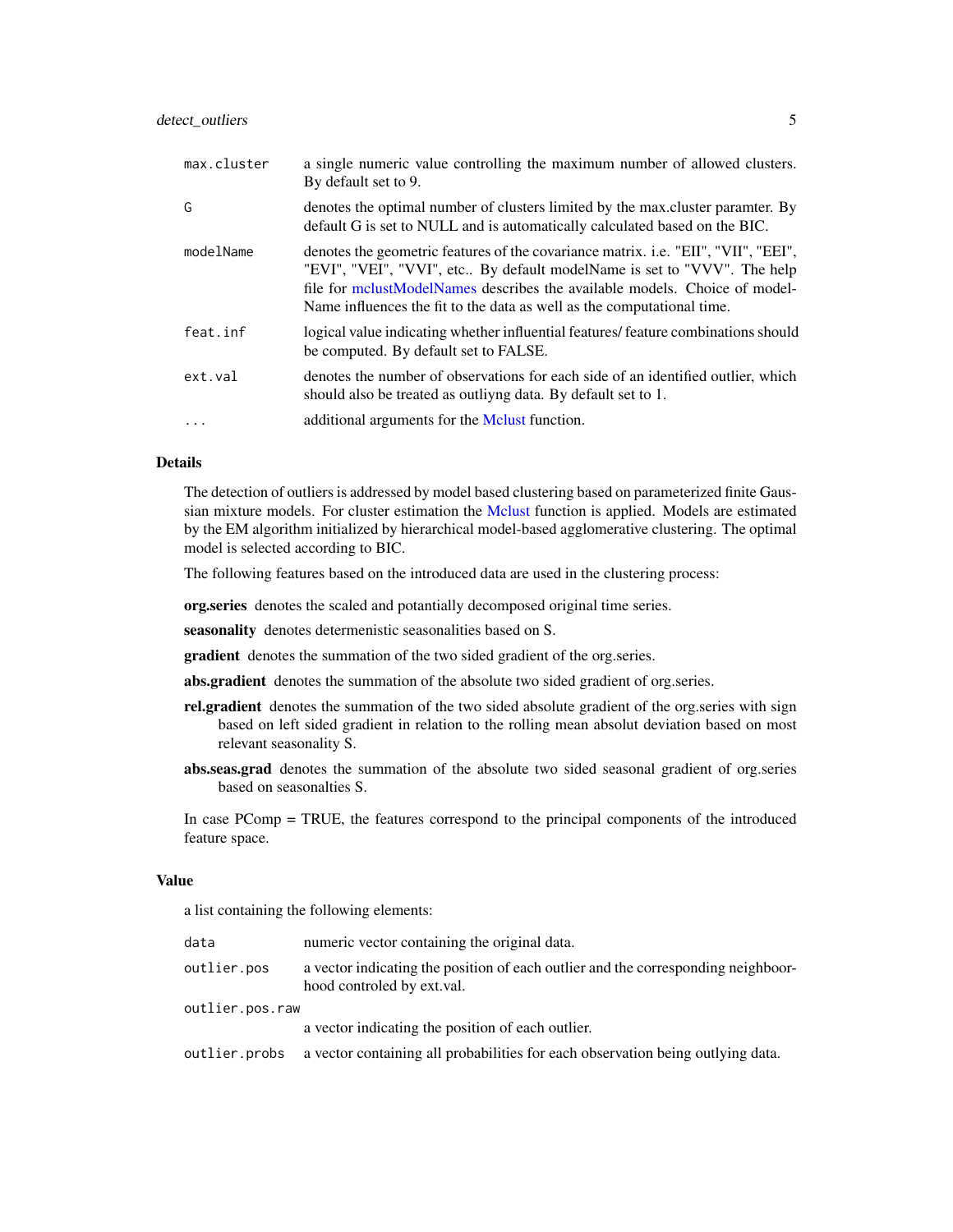<span id="page-5-0"></span>

| Repetitions              | provides a list for each repetition containing the estimated model, the outlier                     |
|--------------------------|-----------------------------------------------------------------------------------------------------|
|                          | cluster, the probabilities for each observation belonging to the estimated clus-                    |
|                          | ters, the outlier position, the influence of each feature/ feature combination on                   |
|                          | the identified outyling data, and the corresponding probabilities after shift to the                |
|                          | feature mean of each considered outlier, as well as the applied subset of the ex-                   |
|                          | tended feature matrix for estimation (including artificially introduced outliers).                  |
| features                 | a matrix containg the feature matrix. Each column is a feature.                                     |
| inf.feature.combinations |                                                                                                     |
|                          | a list containg the features/ feature comibinations, which caused assignment to<br>outlier cluster. |
| feature.inf.tab          |                                                                                                     |
|                          | a matrix containing all possible feature combinations.                                              |
| <b>PC</b>                | an object of class "princomp" containing the principal component analysis of<br>the feature matrix. |
|                          |                                                                                                     |

#### References

Narajewski M, Kley-Holsteg J, Ziel F (2021). "tsrobprep — an R package for robust preprocessing of time series data." *SoftwareX*, 16, 100809. doi: [10.1016/j.softx.2021.100809.](https://doi.org/10.1016/j.softx.2021.100809)

# See Also

[model\\_missing\\_data](#page-8-1), [impute\\_modelled\\_data,](#page-7-1) [auto\\_data\\_cleaning](#page-1-1)

# Examples

```
## Not run:
set.seed(1)
id <- 14000:17000
# Replace missing values
modelmd <- model_missing_data(data = GBload[id, -1], tau = 0.5,
                            S = c(48, 336), indices.to.fix = seq_len(nrow(GBload[id, ])),
                              consider.as.missing = 0, min.val = 0)
# Impute missing values
data.imputed <- impute_modelled_data(modelmd)
#Detect outliers
system.time(
  o.ident \leq detect_outliers(data = data.imputed, S = c(48, 336))
)
# Plot of identified outliers in time series
outlier.vector <- rep(F,length(data.imputed))
outlier.vector[o.ident$outlier.pos] <- T
plot(data.imputed, type = "o", col=1 + 1 * outlier.vector,
     pch = 1 + 18 * outlier. vector)
```
# table of identified raw outliers and corresponding probs being outlying data df <- data.frame(o.ident\$outlier.pos.raw,unlist(o.ident\$outlier.probs)[o.ident\$outlier.pos.raw]) colnames(df) <- c("Outlier position", "Probability of being outlying data")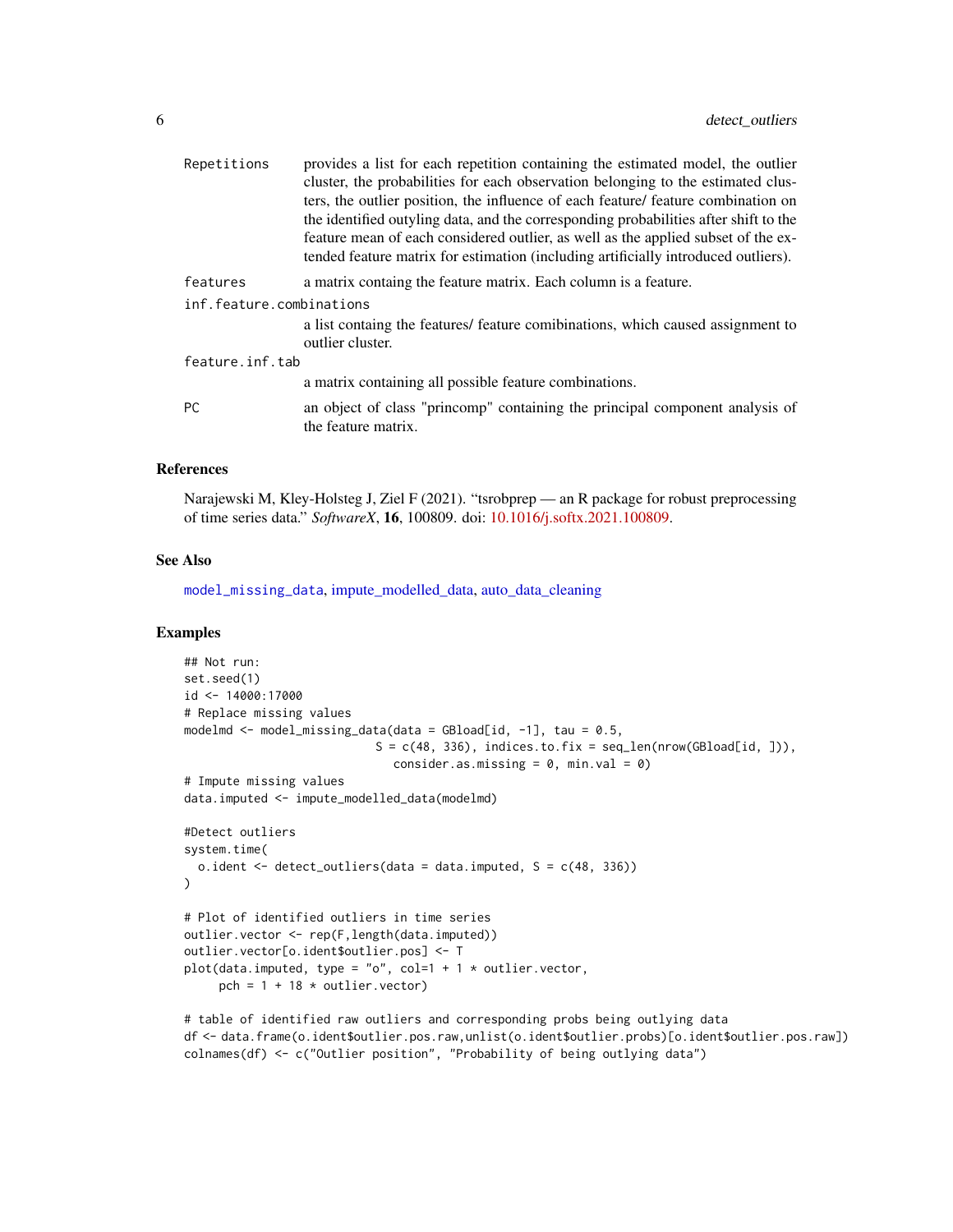#### <span id="page-6-0"></span>GBload 7

```
df
# Plot of feature matrix
plot.ts(o.ident$features, type = "o",
        col = 1 + outlier.vector,pch = 1 + 1 * outlier. vector)
# table of outliers and corresponding features/ feature combinations,
# which caused assignment to outlier cluster
# Detect outliers with feat.int = T
set.seed(1)
system.time(
 o.ident \leq detect_outliers(data = data.imputed, S = c(48, 336), feat.inf = T)
\lambdafeature.imp <- unlist(lapply(o.ident$inf.feature.combinations,
                        function(x) paste(o.ident$feature.inf.tab[x], collapse = " | ")))
df <- data.frame(o.ident$outlier.pos.raw,o.ident$outlier.probs[o.ident$outlier.pos.raw],
               feature.imp[as.numeric(names(feature.imp)) %in% o.ident$outlier.pos.raw])
colnames(df) <- c("Outlier position", "Probability being outlying data", "Responsible features")
View(df)
## End(Not run)
```
GBload *The electricity actual total load in Great Britain in year 2018*

#### **Description**

A dataset containing the electricity actual total load (MW) in Great Britain in year 2018 presented in half-hour interval. Each data point regards 30 minutes of electricity load starting at given time. The data consists of both missing values and outliers.

#### Usage

GBload

# Format

A data frame with 17520 rows and 2 variables:

Date date indicating the delivery beginning of the electricity

Load actual electricity load in MW ...

# Source

<https://transparency.entsoe.eu/>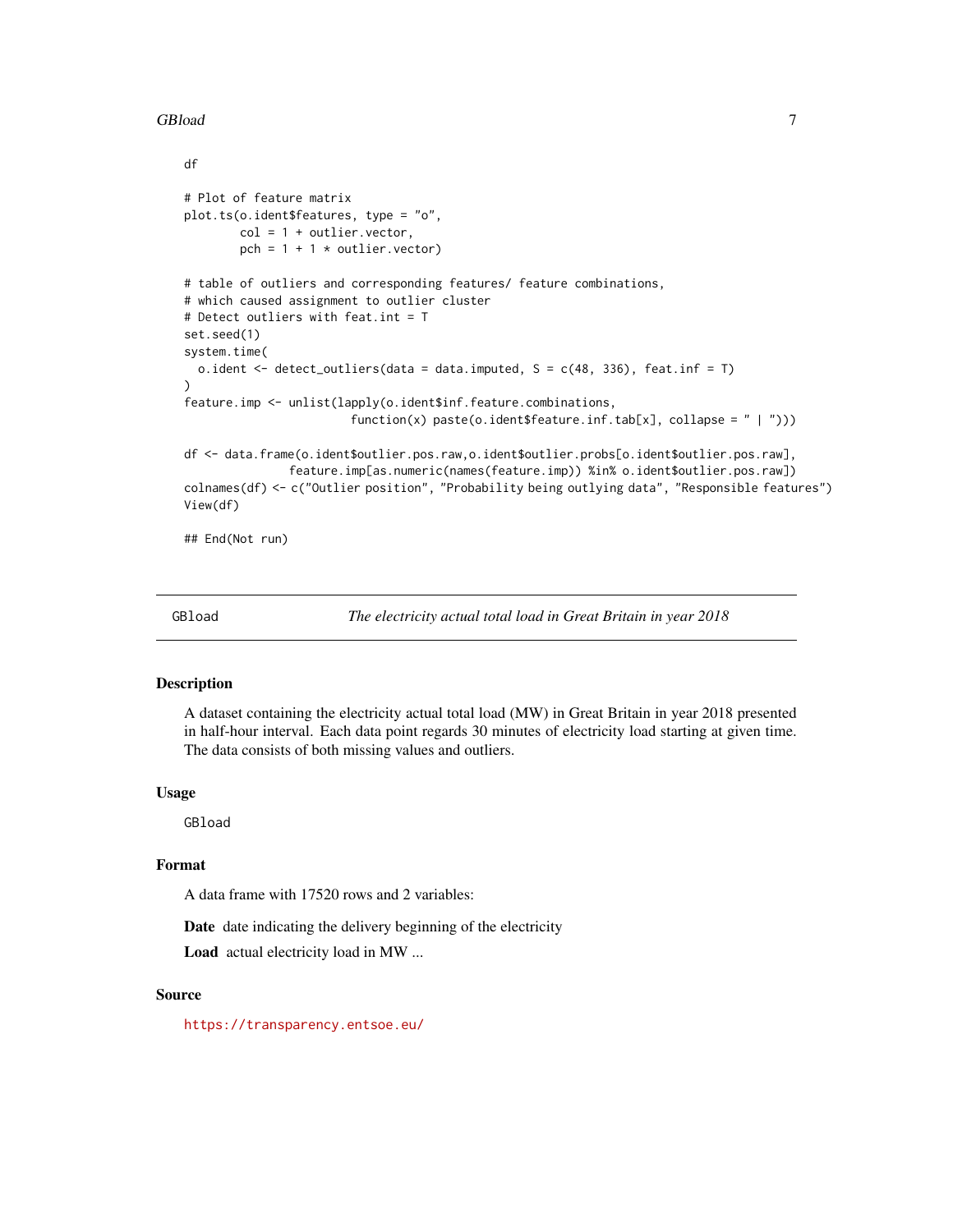<span id="page-7-1"></span><span id="page-7-0"></span>impute\_modelled\_data *Impute modelled missing time series data*

# Description

Returns a matrix or a list of matrices with imputed missing values or outliers. As argument the function requires an object of class "tsrobprep" and the quantiles to be imputed.

# Usage

```
impute_modelled_data(object, tau = NULL)
```
#### Arguments

| object | an object of class "tsrobprep" that is an output of function model missing data.    |
|--------|-------------------------------------------------------------------------------------|
| tau    | the quantile(s) of the missing values to be imputed, tau should be a subset of the  |
|        | quantile values present in the "tsrobprep" object. By default all quantiles present |
|        | in the object are used.                                                             |

#### Value

A matrix or a list of matrices with imputed missing values or outliers.

# References

Narajewski M, Kley-Holsteg J, Ziel F (2021). "tsrobprep — an R package for robust preprocessing of time series data." *SoftwareX*, 16, 100809. doi: [10.1016/j.softx.2021.100809.](https://doi.org/10.1016/j.softx.2021.100809)

#### See Also

[model\\_missing\\_data,](#page-8-1) [detect\\_outliers,](#page-2-1) [auto\\_data\\_cleaning](#page-1-1)

# Examples

```
## Not run:
model.miss <- model_missing_data(
   data = GBload[, -1], S = c(48, 7*48),no.of.last.indices.to.fix = dim(GBload)[1], consider.as.missing = 0,
   min.val = 0)
model.miss$estimated.models
model.miss$replaced.indices
new.GBload <- impute_modelled_data(model.miss)
```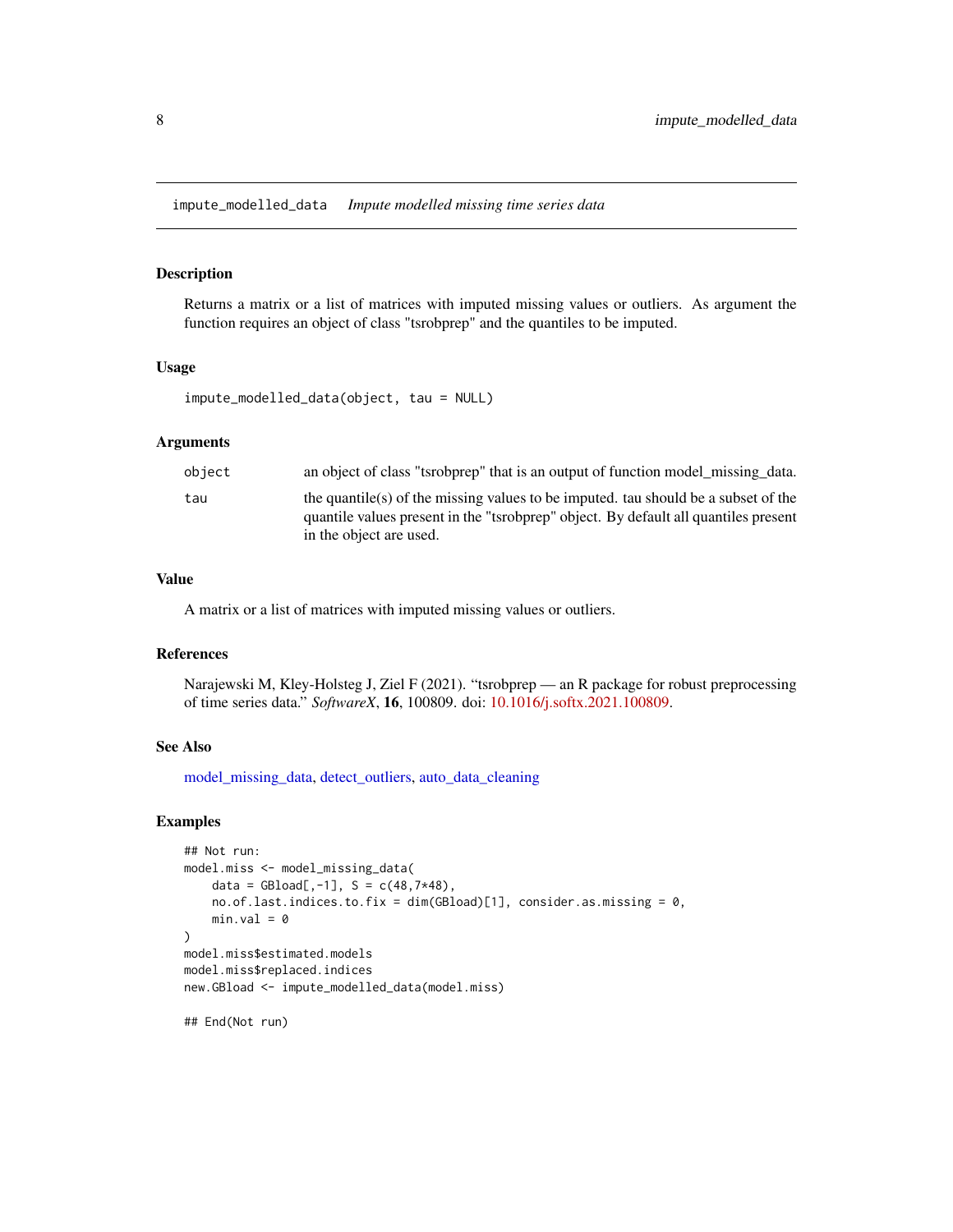#### <span id="page-8-1"></span><span id="page-8-0"></span>Description

Returns an object of class "tsrobprep" which contains the original data and the modelled missing values to be imputed. The function model\_missing\_data models missing values in a time series data using a robust time series decomposition with the weighted lasso or the quantile regression. The model uses autoregression on the time series as explanatory variables as well as the provided external variables. The function is designed for numerical data only.

#### Usage

```
model_missing_data(
  data,
  S,
  tau = NULL,no.of.last.indices.to.fix = S[1],
  indices.to.fix = NULL,
  replace.recursively = TRUE,
  p = NULL,mirror = FALSE,
  lags = NULL,extreg = NULL,
  n.best.extreg = NULL,
  use.data.as.ext = FALSE,
  lag.externals = FALSE,
  consider.as.missing = NULL,
  whole.period.missing.only = FALSE,
  debias = FALSE,
 min.val = -Inf,max.val = Inf,Cor_{thres} = 0.5,
  digits = 3,
  ICpen = "BIC",decompose.pars = list(),
  ...
)
```
# Arguments

| data | an input vector, matrix or data frame of dimension nobs x nyars containing miss-<br>ing values; each column is a variable.                                                                         |
|------|----------------------------------------------------------------------------------------------------------------------------------------------------------------------------------------------------|
|      | a number or vector describing the seasonalities $(S_1, , S_K)$ in the data, e.g.<br>$c(24, 168)$ if the data consists of 24 observations per day and there is a weekly<br>seasonality in the data. |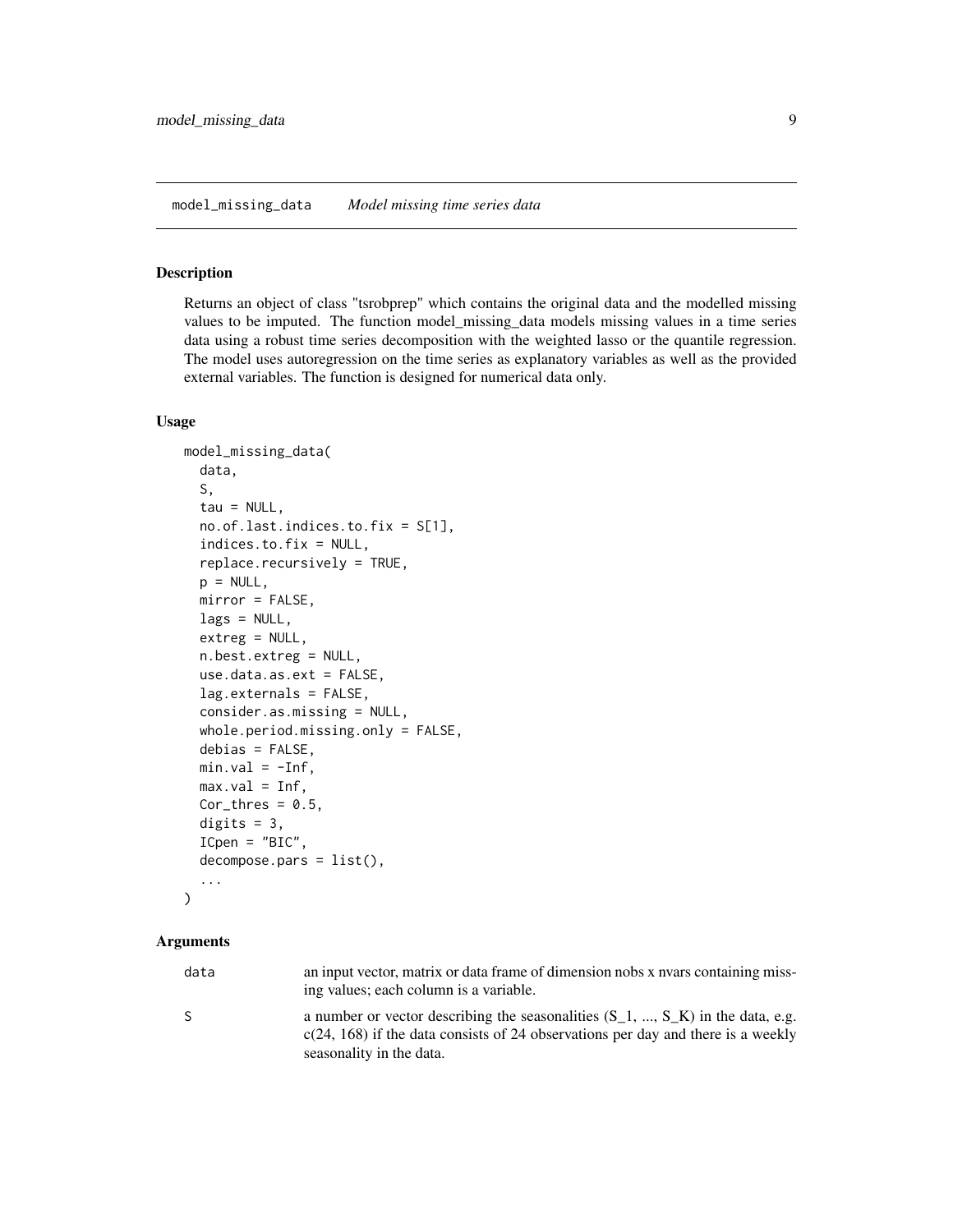| tau                       | the quantile(s) of the missing values to be estimated in the quantile regression.<br>Tau accepts all values in $(0,1)$ . If NULL, then the weighted lasso regression is<br>performed.                                                            |
|---------------------------|--------------------------------------------------------------------------------------------------------------------------------------------------------------------------------------------------------------------------------------------------|
| no.of.last.indices.to.fix |                                                                                                                                                                                                                                                  |
|                           | a number of observations in the tail of the data to be fixed, by default set to first<br>element of S.                                                                                                                                           |
|                           | indices. to. fix indices of the data to be fixed. If NULL, then it is calculated based on the<br>no.of.last.indices.to.fix parameter. Otherwise, the no.of.last.indices.to.fix pa-<br>rameter is ignored.                                        |
| replace.recursively       |                                                                                                                                                                                                                                                  |
|                           | if TRUE then the algorithm uses replaced values to model the remaining miss-<br>ings.                                                                                                                                                            |
| p                         | a number or vector of $length(S) = K$ indicating the order of a K-seasonal autore-<br>gressive process to be estimated. If NULL, chosen data-based.                                                                                              |
| mirror                    | if TRUE then autoregressive lags up to order p are not only added to the season-<br>alities but also subtracted.                                                                                                                                 |
| lags                      | a numeric vector with the lags to use in the autoregression. Negative values are<br>accepted and then also the "future" observations are used for modelling. If not<br>NULL, p and mirror are ignored.                                           |
| extreg                    | a vector, matrix or data frame of data containing external regressors; each col-<br>umn is a variable.                                                                                                                                           |
| n.best.extreg             | a numeric value specifying the maximal number of considered best correlated<br>external regressors (selected in decreasing order). If NULL, then all variables in<br>extreg are used for modelling.                                              |
| use.data.as.ext           |                                                                                                                                                                                                                                                  |
|                           | logical specifying whether to use the remaining variables in the data as external<br>regressors or not.                                                                                                                                          |
| lag.externals             | logical specifying whether to lag the external regressors or not. If TRUE, then<br>the algorithm uses the lags specified in parameter lags.                                                                                                      |
| consider.as.missing       |                                                                                                                                                                                                                                                  |
|                           | a vector of numerical values which are considered as missing in the data.                                                                                                                                                                        |
| whole.period.missing.only |                                                                                                                                                                                                                                                  |
|                           | if FALSE, then all observations which correspond to the values of consider.as.missing<br>are treated as missings. If TRUE, then only consecutive observations of speci-<br>fied length are considered (length is defined by first element of S). |
| debias                    | if TRUE, the recursive replacement is additionally debiased.                                                                                                                                                                                     |
| min.val                   | a single value or a vector of length nvars providing the minimum possible value<br>of each variable in the data. If a single value, then it applies to all variables. By<br>default set to -Inf.                                                 |
| max.val                   | a single value or a vector of length nvars providing the maximum possible value<br>of each variable in the data. If a single value, then it applies to all variables. By<br>default set to Inf.                                                  |
| Cor_thres                 | a single value providing the correlation threshold from which external regressors<br>are considered in the quantile regression.                                                                                                                  |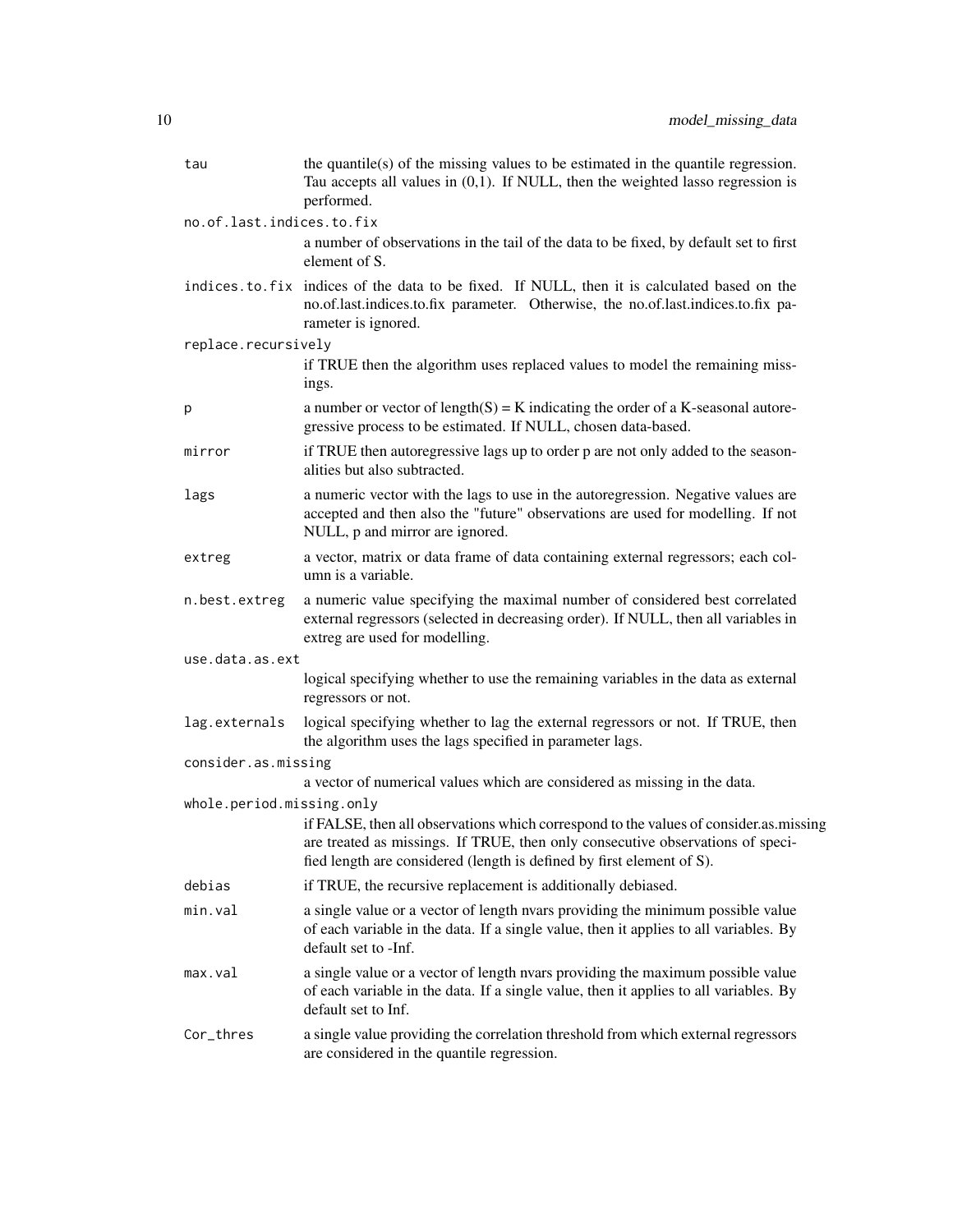<span id="page-10-0"></span>

| digits   | integer indicating the number of decimal places allowed in the data, by default<br>set to $3$ .                                                  |
|----------|--------------------------------------------------------------------------------------------------------------------------------------------------|
| ICpen    | is the information criterion penalty for lambda choice in the glmnet algorithm.<br>It can be a string: "BIC", "HQC" or "AIC", or a fixed number. |
|          | decompose pars named list containing additional arguments for the robust decompose function.                                                     |
| $\cdots$ | additional arguments for the glmnet or rq.fit.fnb algorithms.                                                                                    |

# Details

The function uses robust time series decomposition with weighted lasso or quantile regression in order to model missing values and prepare it for imputation. In this purpose the [robust\\_decompose](#page-11-1) function together with the [glmnet](#page-0-0) are used in case of mean regression, i.e. tau  $=$  NULL. In case of quantile regression, i.e. tau != NULL the [robust\\_decompose](#page-11-1) function is used together with the [rq.fit.fnb](#page-0-0) function. The modelled values can be imputed using [impute\\_modelled\\_data](#page-7-1) function.

### Value

An object of class "tsrobprep" which contains the original data, the indices of the data that were modelled, the given quantile values, a list of sparse matrices with the modelled data to be imputed and a list of the numbers of models estimated for every variable.

# References

Narajewski M, Kley-Holsteg J, Ziel F (2021). "tsrobprep — an R package for robust preprocessing of time series data." *SoftwareX*, 16, 100809. doi: [10.1016/j.softx.2021.100809.](https://doi.org/10.1016/j.softx.2021.100809)

# See Also

[robust\\_decompose,](#page-11-1) [impute\\_modelled\\_data,](#page-7-1) [detect\\_outliers,](#page-2-1) [auto\\_data\\_cleaning](#page-1-1)

#### Examples

```
## Not run:
model.miss <- model_missing_data(
   data = GBload[, -1], S = c(48, 7*48),no. of. last. indices. to. fix = dim(GBload)[1], consider. as. missing = 0,min.val = 0)
model.miss$estimated.models
model.miss$replaced.indices
new.GBload <- impute_modelled_data(model.miss)
## End(Not run)
```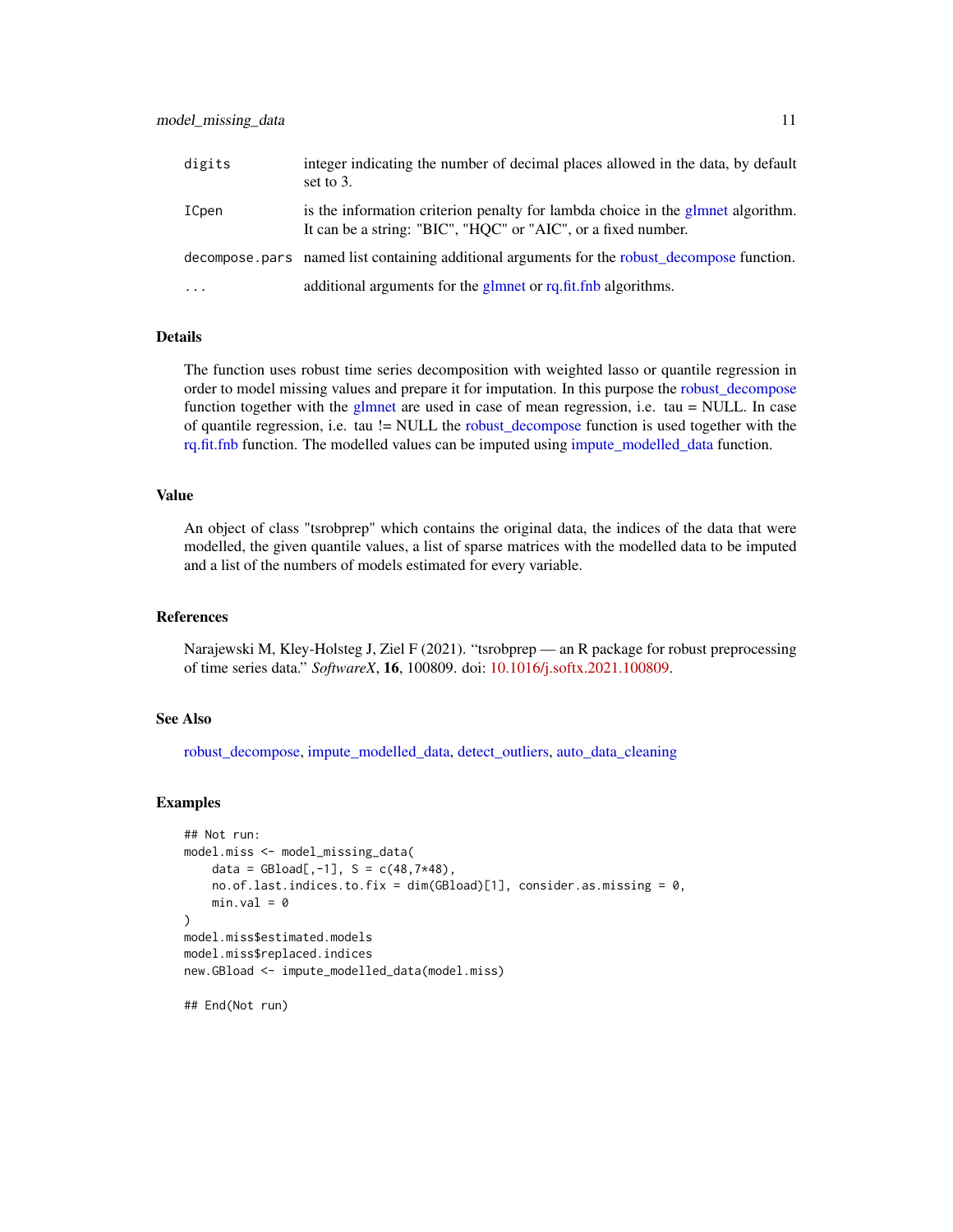<span id="page-11-1"></span><span id="page-11-0"></span>

#### Description

Decompose a time series into trend, level and potentially multiple seasonal components including all interactions. The function allows for missings.

#### Usage

```
robust_decompose(
 x,
 S,
 wsize = max(2 * max(S), 25),
 use.trend = TRUE,
 K = 4,ICpen = "BIC",
 extreg = NULL,
 use.autoregressive = NULL
)
```
# Arguments

| $\mathsf{x}$       | a time series.                                                                                                                                                                                     |
|--------------------|----------------------------------------------------------------------------------------------------------------------------------------------------------------------------------------------------|
| S                  | a number or vector describing the seasonalities $(S_1, , S_K)$ in the data, e.g.<br>$c(24, 168)$ if the data consists of 24 observations per day and there is a weekly<br>seasonality in the data. |
| wsize              | is filter/rolling med size                                                                                                                                                                         |
| use.trend          | if TRUE, uses standard decomposition. If FALSE, uses no trend component.                                                                                                                           |
| К                  | a sigma (standard deviation) bound. The observations that exceed sigma*K be-<br>come reduced weight in the regression.                                                                             |
| ICpen              | is the information criterion penalty, e.g. string "BIC", "HQC" or "AIC", or a<br>fixed number.                                                                                                     |
| extreg             | a vector, matrix or data frame of data containing external regressors; each col-<br>umn is a variable.                                                                                             |
| use.autoregressive |                                                                                                                                                                                                    |
|                    | if TRUE, removes the autoregression from the series. If NULL, it is derived data<br>based.                                                                                                         |

# Value

A list which contains a vector of fitted values, a vector of weights given to the original time series, and a matrix of components of the decomposition.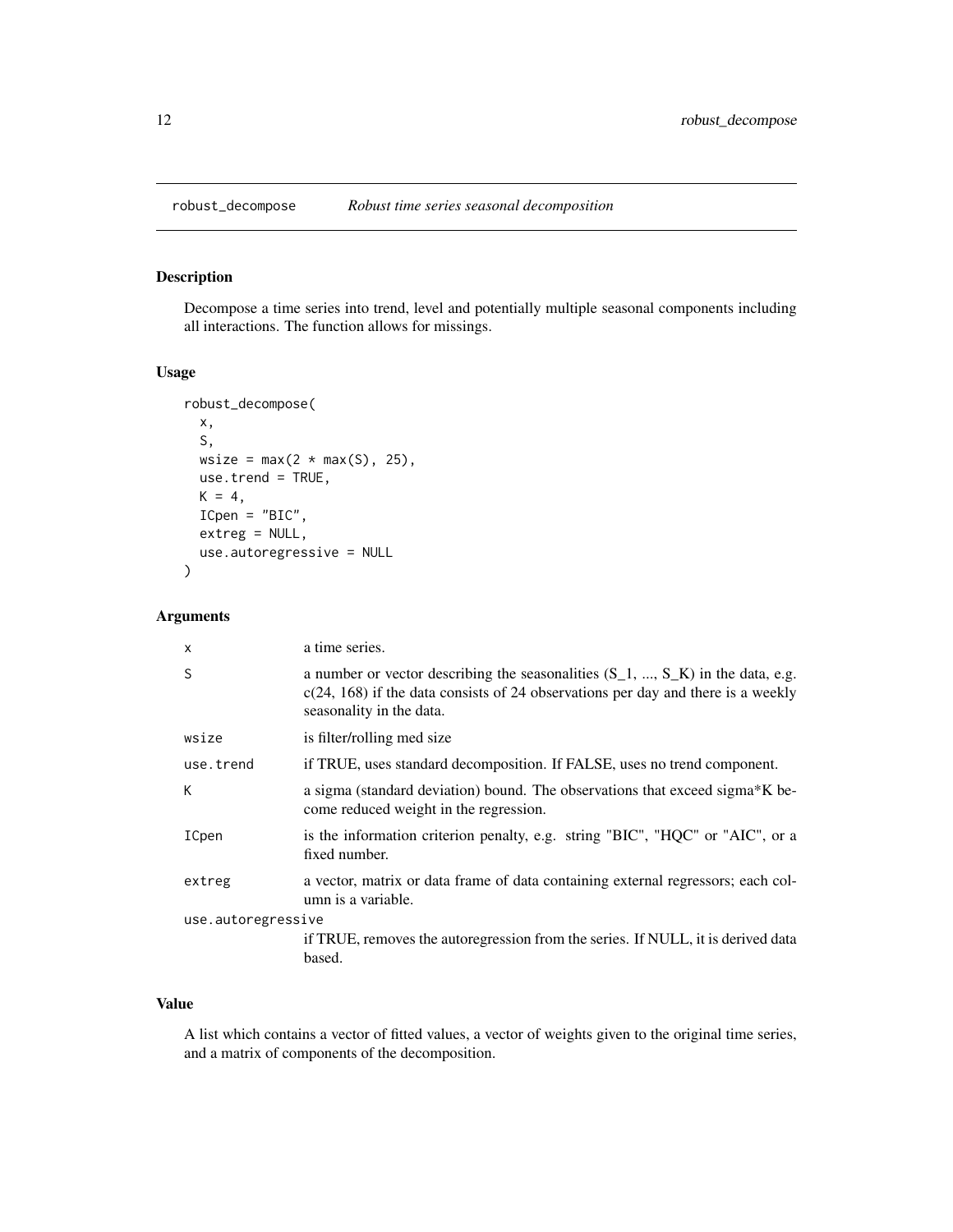# robust\_decompose 13

# References

Narajewski M, Kley-Holsteg J, Ziel F (2021). "tsrobprep — an R package for robust preprocessing of time series data." *SoftwareX*, 16, 100809. doi: [10.1016/j.softx.2021.100809.](https://doi.org/10.1016/j.softx.2021.100809)

# Examples

```
## Not run:
GBload.decomposed <- robust_decompose(GBload[,-1], S = c(48,7*48))
head(GBload.decomposed$components)
```
## End(Not run)